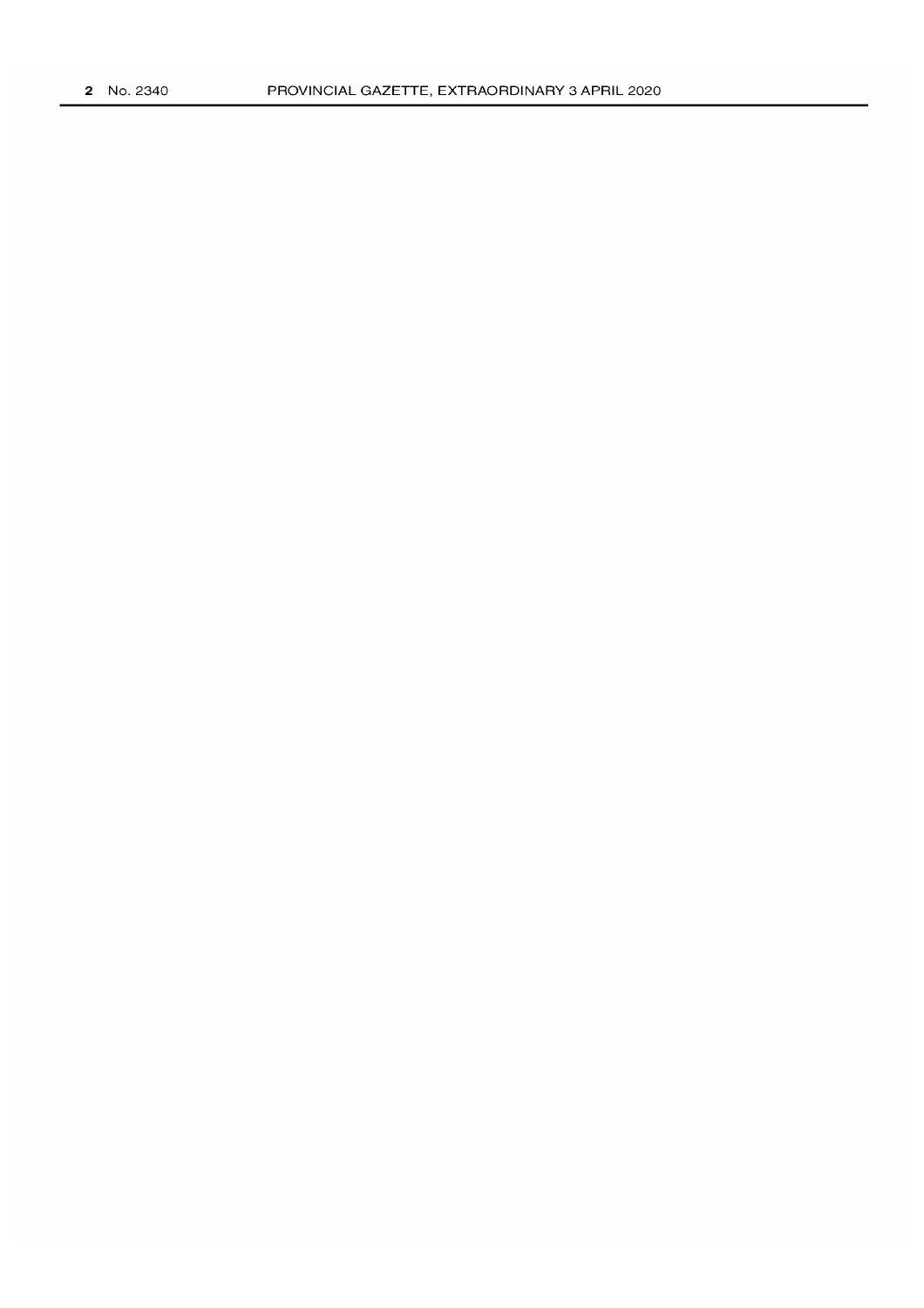TABLE OF CONTENTS

#### No Page No

# **GENERAL NOTICE I ALGEMENE KENNISGEWINGS**

| 43 | Northern Cape Liquor Act, 2008: Notice of intention to apply in terms of section 20 of the act for license [reg. 4 (1)] 13 |  |
|----|----------------------------------------------------------------------------------------------------------------------------|--|
| 43 | Noord-Kaap Drankwet, 2008: Kennisgewing van voorneme om kragtens artikel 20 van die wet vir n lisensie                     |  |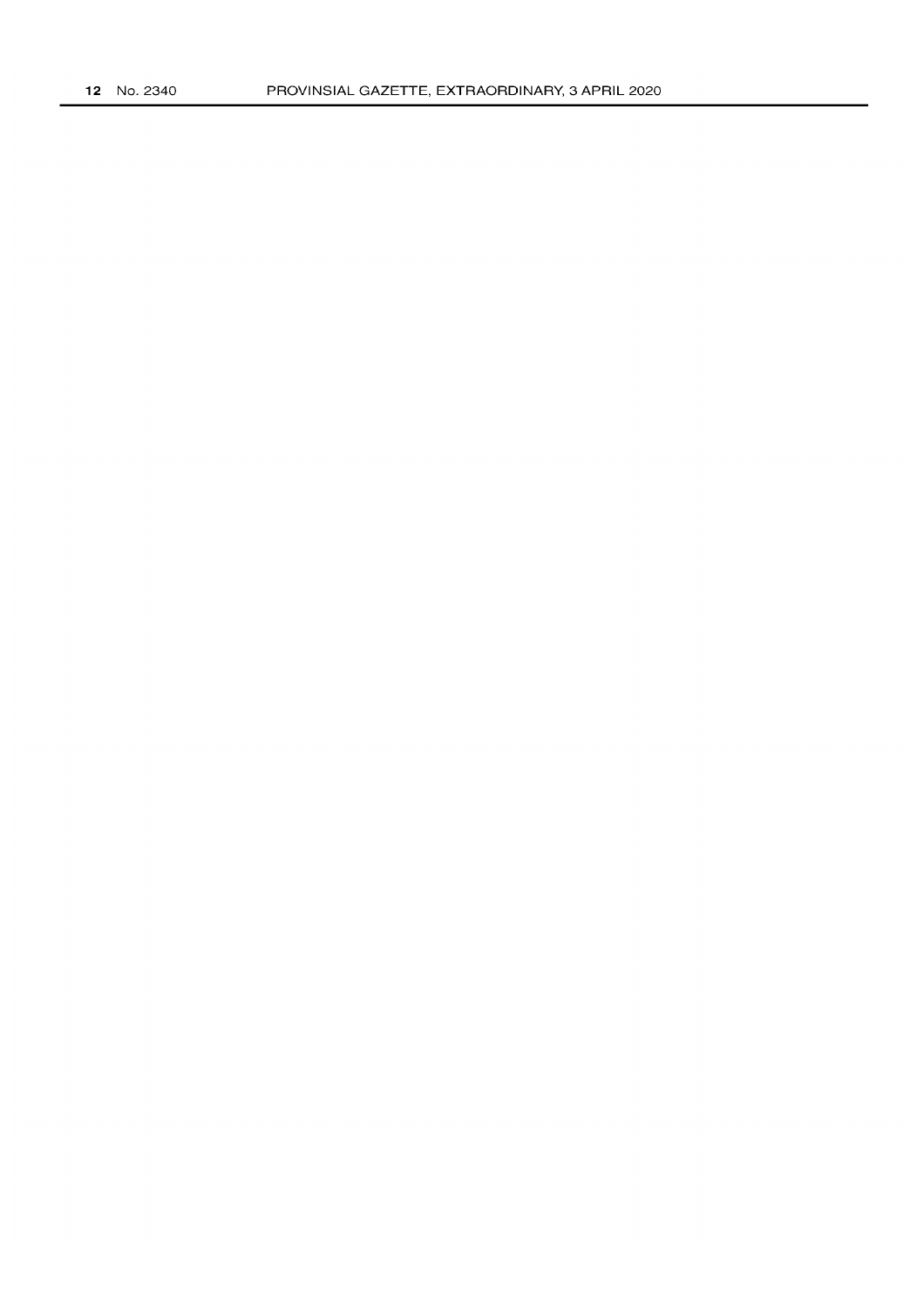# **GENERAL NOTICES**

# FORM 2

# **NOTICE 43 OF 2020**

NORTHERN CAPE LIQUOR ACT, 2008: NOTICE OF INTENTION TO APPLY IN TERMS OF SECTION 20 OF THE ACT FOR LICENSE [REG. 4 (1)]

Notice is hereby given that it is the intention to lodge the above-mentioned application, particulars of which appear hereunder, with the Northern Cape Liquor Board.

# **SCHEDULE**

The undermentioned figures used in brackets in the Schedule, have the following meanings:

- $(1)$  = Full name, street and postal address of applicant.
- $(2)$  = Kind of licence applied for.
- $(3)$  = Kind of liquor to be sold.
- $(4)$  = Name under which business is to be conducted and full address of premises.
- $(5)$  = Extra Items to be sold; section 4 (5) (a) and (b).

## **GAMAGARA**

- (1) **Francousa Hendrikus Briedenhann,**  (6605165107087), Farm Magobi 4601 Legoko Kathu Northern Cape 8446; Farm Magobi 4601 Legoko Kathu Northern Cape 8446.
- (2) Restaurant.
- (3) All kind of liquor.
- (4) Magobi Venue, Farm Magobi 4601 Legoko Kathu.
- (5) N/a.

#### **EMTHANJENI**

- **(1) VICTOR JACOBUS VAN REENEN,** (7107165095080), 2C NICK VAN TURAH STREET, LOUISVILLE, DE AAR; 2C NICK VAN TURAH STREET, LOUISVILLE, DE AAR.
- (2) NIGHTCLUB.
- (3) ALL KINDS OF LIQUOR.
- (4) MOUNTAIN VIEW, 66 TOPAAS AVENUE, MONTANA, DE AAR.
- (5) SECTION 4(5)(a)(b).

# **GA-SEGONYANE LOCAL MUNICIPALITY**

- **(1) LEACH LODGE (PTY) LTD,** (2011/109381/07), 54 SEODIN ROAD, KURUMAN, 8460; PRIVATE BAG X1532, POSTNET SUITE 352, KURUMAN, 8460.
- (2) RESTAURANT LIQUOR LICENSE.
- (3) ALL KINDS OF LIQUOR.
- (4) LEACH LODGE RESTAURANT, 54 SEODIN ROAD, KURUMAN, 8460.

# **ALGEMENE KENNISGEWINGS**

# **VORM2**

#### **KENNISGEWING 43 OF 2020**

NOORD-KAAP DRANKWET, 2008: KENNISGEWING VAN VOORNEME OM KRAGTENS ARTIKEL 20 VAN DIE WET VIR N LlSENSIE AANSOEK TE DOEN [REG. 4 (1)]

Kennis geskied hiermee dat dit die voorneme is om die bo-genoemde aansoek, waarvan besonderhede hieronder verskyn, by die Noord-Kaap Drankraad in te dien.

#### **BYLAE**

- Onderstaande syfers, wat tussen hakies in die Bylae gebruik word, het die volgende betekenisse:
	- (1) = Volledige naam, straat- en posadres van aansoeker.
	- (2) = Soort lisensie waarvoor aansoek gedoen word.
	- (3) = Soort drank wat verkoop sal word.
	- (4) = Naam waaronder besigheid gedoen sal word en volledige adres van perseel.
	- (5) = Ekstra items wat verkoop kan word; artikel 4 (5)(a) en (b).

#### **GAMAGARA**

- (1) **Francousa Hendrikus Briedenhann,**  (6605165107087), Plaas Magobi 4601 Legoko Kathu Noord Kaap; Plaas Magobi 4601 Legoko Kathu Noord Kaap.
- (2) Restaurant.
- (3) Aile soort drank.
- (4) Magobi Venue, Plaas Magobi 4601 Legoko Kathu Noord Kaap.
- $(5)$  N.V.T.

# **EMTHANJENI**

- **(1) VICTOR JACOBUSVAN REENEN,** (7107165095080), 2C NICK VAN TURAH STREET, LOUISVILLE, DE AAR; 2C NICK VAN TURAH STREET, LOUISVILLE, DE AAR.
- (2) NIGHTCLUB.
- (3) ALL KINDS OF LIQUOR.
- (4) MOUNTAIN VIEW, 66 TOPAAS AVENUE, MONTANA, DE AAR.
- (5) SECTION 4(5)(a)(b).

# **GA-SEGONYANE PLAASLIKE MUNISIPALITEIT**

- **(1) LEACH LODGE (PTY) LTD,** (2011/109381/07), 54 SEODIN WEG, KURUMAN, 8460; PRIVATE BAG X1532, POSTNET SUITE 352, KURUMAN, 8460.
- (2) RESTAURANT DRANKLISENSIE.
- (3) ALLE SOORTE DRANK.
- (4) LEACH LODGE RESTAURANT, 54 SEODIN WEG, KURUMAN, 8460.